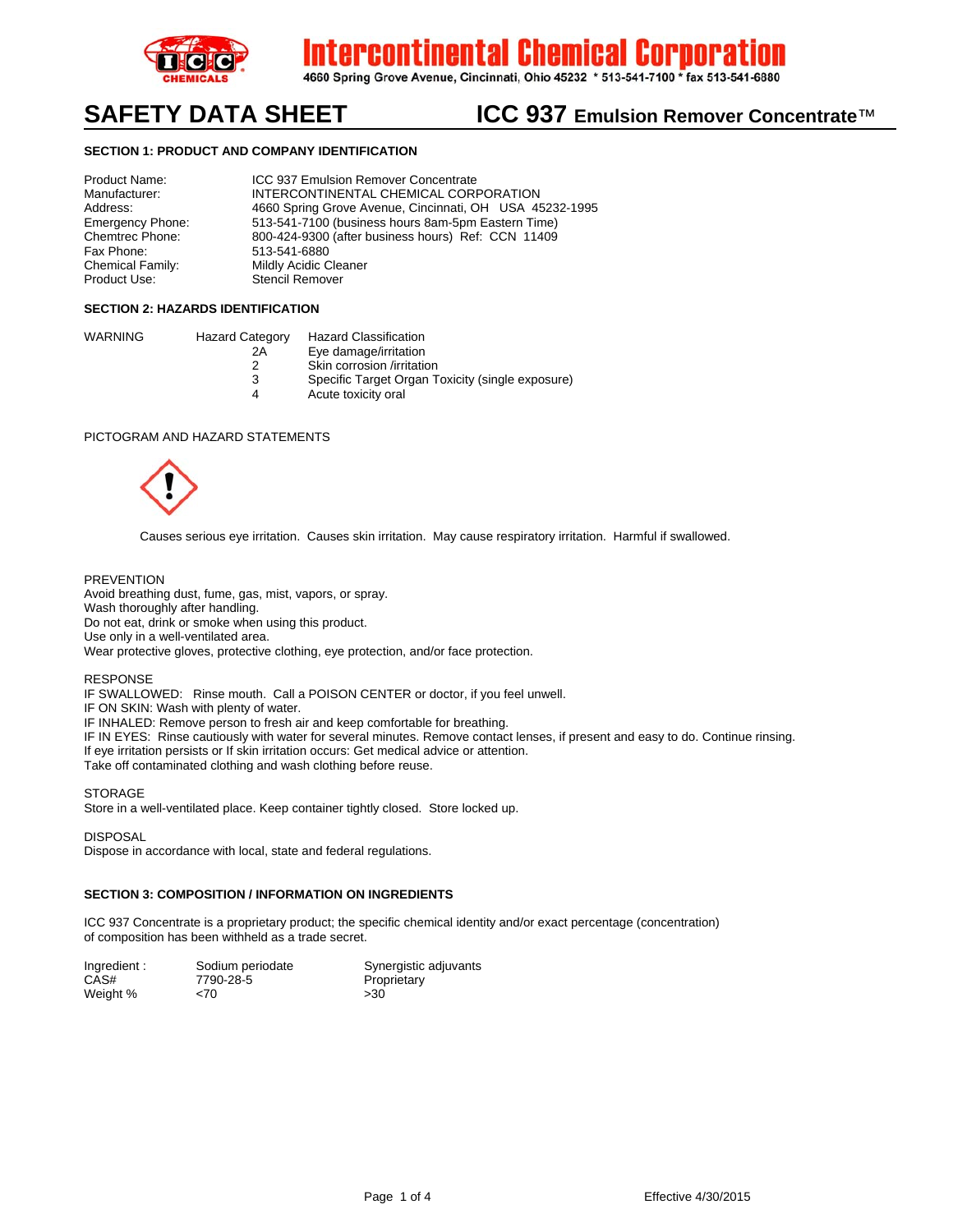#### **SECTION 4: FIRST AID MEASURES**

| If in Eyes:<br>If on Skin or Hair:<br>If Inhaled:<br>If Swallowed:     |  | Rinse cautiously with water for several minutes. Remove contact lenses, if present and easy to do. Continue rinsing<br>Immediately take off all contaminated clothing. Rinse skin with water or shower.<br>Remove person to fresh air and keep comfortable<br>Rinse mouth. Call a POISON CENTER or doctor, if you feel unwell. |  |
|------------------------------------------------------------------------|--|--------------------------------------------------------------------------------------------------------------------------------------------------------------------------------------------------------------------------------------------------------------------------------------------------------------------------------|--|
|                                                                        |  | In any event, immediately seek medical attention if you feel unwell.<br>Wash contaminated clothing before reuse.<br>Absorb spillage to prevent material damage.                                                                                                                                                                |  |
| Likely Routes of Exposure:<br>Eyes, skin, inhalation and ingestion     |  |                                                                                                                                                                                                                                                                                                                                |  |
|                                                                        |  | Most Important Symptoms and Effects, both Acute and Delayed:<br>May cause serious eye irritation, may irritate skin; may irritate airways with overexposure. Harmful if swallowed;<br>ingestion would likely cause digestive tract irritation.                                                                                 |  |
| Acute Health Hazard Symptoms:                                          |  |                                                                                                                                                                                                                                                                                                                                |  |
| May cause serious irritation, especially with granular items.<br>Eyes: |  |                                                                                                                                                                                                                                                                                                                                |  |
| Skin:                                                                  |  | May cause irritation.                                                                                                                                                                                                                                                                                                          |  |
| Ingestion:<br>Inhalation:                                              |  | May be irritating to digestive tract, gastrointestinal system; abdominal pain, nausea, vomiting, diarrhea, discomfort.<br>May be irritating to respiratory system; coughing, sneezing.                                                                                                                                         |  |

Acute Health Hazards: Possible eye, skin and respiratory irritant.

Chronic Health Hazards: Periodate ingredient may cause asthma upon prolonged inhalation.

#### **SECTION 5: FIRE-FIGHTING MEASURES**

| Flammable Limits in Air, (% by Volume): | LOWER: Not determined.<br>UPPER: Not determined.          |  |  |
|-----------------------------------------|-----------------------------------------------------------|--|--|
| Flash Point:                            | None                                                      |  |  |
| Method Used:                            | Not applicable                                            |  |  |
| Autoignition Temperature:               | No data available                                         |  |  |
| NFPA 704 Standard:                      | INSTABILITY: 0<br>HEALTH: 1 FLAMMABILITY: 0               |  |  |
| Extinguishing Media:                    | Not applicable                                            |  |  |
| Special Fire Fighting Procedures:       | No special fire fighting procedures.                      |  |  |
| Unusual Fire And Explosion Hazards:     | No data available.                                        |  |  |
| Hazardous Decomposition Products:       | Primarly smoke, fumes of iodine and its oxygenated salts. |  |  |

#### **SECTION 6: ACCIDENTAL RELEASE MEASURES**

Small spills may be rinsed, large spills can be collected in a plastic bucket.

#### **SECTION 7: HANDLING AND STORAGE**

Store granular product in original sealed containers in cool area out of sunlight. Close containers when not in use; do not contaminate; if stored outdoors, use protective covering. Do not store in standing water. Do not reuse container. Store in a well-ventilated place. Keep container tightly closed. Store locked up.

#### **SECTION 8: EXPOSURE CONTROLS / PERSONAL PROTECTION**

| OSHA PEL and ACGIH TLV: Not established |                                                                                                                                                                                                                                         |
|-----------------------------------------|-----------------------------------------------------------------------------------------------------------------------------------------------------------------------------------------------------------------------------------------|
| Engineering Controls:                   | As required to provide normal air flow.                                                                                                                                                                                                 |
| Ventilation:                            | Local exhaust is recommended.                                                                                                                                                                                                           |
| <b>Respiratory Protection:</b>          | Under normal use conditions a respirator should not be necessary, subject to local plant regulations; however, under<br>conditions of excessive airborne concentrations, a NIOSH-approved respirator for organic vapors is recommended. |
| Eye Protection:                         | Safety goggles or splash-proof goggles and/or face shield recommended.                                                                                                                                                                  |
| <b>Skin Protection:</b>                 | Chemical resistant gloves; latex or neoprene recommended.                                                                                                                                                                               |
| <b>Other Protective Gear:</b>           | Proper apparel to prevent unnecessary exposure to personnel.                                                                                                                                                                            |
| <b>Work Hygienic Practices:</b>         | Normal plant procedures. Wash hands upon leaving work area. Launder clothes before reuse.                                                                                                                                               |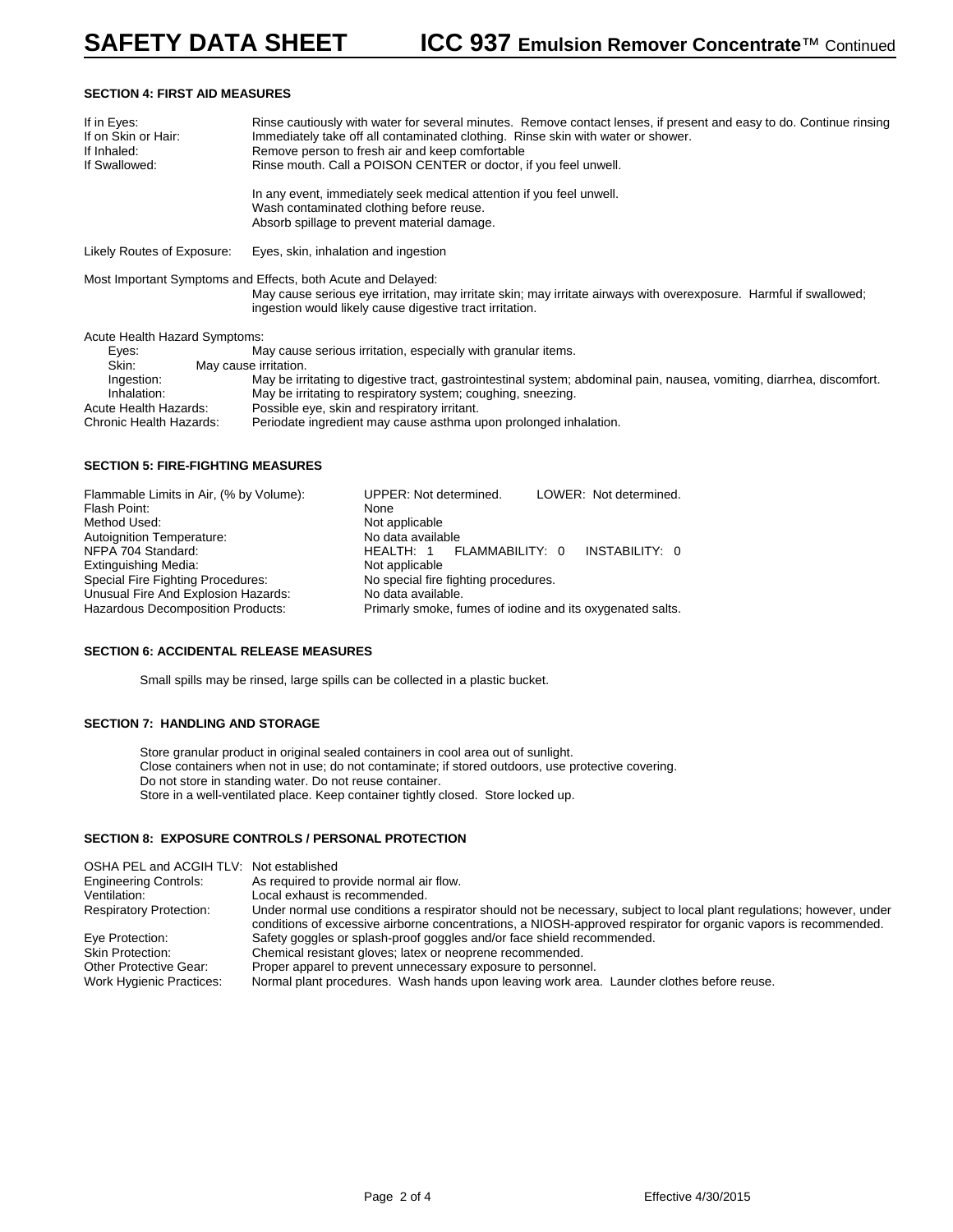#### **SECTION 9: PHYSICAL AND CHEMICAL PROPERTIES**

|                                               |                         | .               |
|-----------------------------------------------|-------------------------|-----------------|
| Appearance:                                   | White to ivory granules | Color           |
| Odor:                                         | Mild                    | Mild            |
| Odor threshold:                               | No data available       | No da           |
| pH 10% in water):                             | 4-5                     | 4-5             |
| Melting/freezing point:                       | Not applicable          | Appro           |
| Initial boiling point and boiling range;      | No data available       | Appro           |
| Flash point:                                  | None                    | None            |
| Evaporation rate (n-butyl acetate = $1$ ):    | Not applicable          | Simila          |
| Flammability:                                 | No data available       | No da           |
| Upper/lower flammability or explosive limits: | No data available       | No da           |
| Vapor pressure:                               | Not applicable          | Simila          |
| Vapor density:                                | Not applicable          | Simila          |
| Relative density:                             | 1.6                     | 1.O             |
| Solubility:                                   | Complete                | Comp            |
| Partition coefficient; n-octanol water:       | No data available       | No da           |
| Auto-ignition temperature:                    | No data available       | No da           |
| Decomposition temperature:                    | No data available       | No da           |
| Viscosity:                                    | Not applicable          | Less than 10cp: |
|                                               |                         |                 |

## White to ivory granules Colorless liquid<br>Mild Mild No data available **No data available** No data available Mot applicable and the Approximately 32°F<br>No data available Approximately 212°I Not applicable  $\qquad \qquad$  Similar to water No data available No data available<br>No data available No data available No data available<br>Not applicable Not applicable Complete Complete<br>
No data available No data available Partition coefficients; No data available<br>No data available No data available No data available <br>No data available No data available No data available applicable Less than 10cps

# **Granular concentrate \*Ready-to-Use Solution** Approximately 212°F Similar to water (17)<br>Similar to water

**\* When mixed with water according to directions**

## **SECTION 10: STABILITY AND REACTIVITY**

| Stability:                              | Stable                                                    |
|-----------------------------------------|-----------------------------------------------------------|
| Reactivity:                             | Low                                                       |
| Conditions to Avoid:                    | Extreme temperatures, sunlight.                           |
| Incompatibility (Material to Avoid):    | Organic materials                                         |
| Hazardous Decomposition or By-Products: | Primarly smoke, fumes of iodine and its oxygenated salts. |
| Hazardous Polymerization:               | Cannot occur.                                             |
| Conditions to Avoid (Polymerization):   | None known.                                               |
|                                         |                                                           |

#### **SECTION 11: TOXICOLOGICAL INFORMATION**

| Likely Routes Of Exposure:                                                                                                                                                                                                                                                                                                                                                | Eyes, skin, ingestion and inhalation.               |                                                                                                                                                                                                                                     |                                                                                               |  |
|---------------------------------------------------------------------------------------------------------------------------------------------------------------------------------------------------------------------------------------------------------------------------------------------------------------------------------------------------------------------------|-----------------------------------------------------|-------------------------------------------------------------------------------------------------------------------------------------------------------------------------------------------------------------------------------------|-----------------------------------------------------------------------------------------------|--|
| <b>Acute Oral Toxicity Estimate:</b><br><b>Acute Dermal Toxicity Estimate:</b><br><b>Acute Inhalation Toxicity Estimate:</b>                                                                                                                                                                                                                                              | 465 mg/kg<br>No data available<br>No data available | <b>Granular Concentrate</b>                                                                                                                                                                                                         | * Ready-to- Use Solution<br>Greater than 5000 mg/kg<br>No data available<br>No data available |  |
| Acute Health Hazard Symptoms:<br>Eyes:<br>Skin:<br>May cause irritation.<br>Ingestion:<br>discomfort.<br>Inhalation:                                                                                                                                                                                                                                                      |                                                     | May cause irritation, especially with granular items.<br>May be irritating to digestive tract, gastrointestinal system; abdominal pain, nausea, vomiting, diarrhea,<br>May be irritating to respiratory system; coughing, sneezing. |                                                                                               |  |
| <b>Acute Health Hazards:</b>                                                                                                                                                                                                                                                                                                                                              |                                                     | Possible eye, skin and respiratory irritant.                                                                                                                                                                                        |                                                                                               |  |
| Chronic Health Hazards:                                                                                                                                                                                                                                                                                                                                                   |                                                     |                                                                                                                                                                                                                                     | Periodate ingredient may cause asthma upon prolonged inhalation.                              |  |
| Skin Corrosion / Irritation:<br>Serious Eye Damage / Eye Irritation:<br>Respiratory Or Skin Sensitization:<br>Germ Cell Mutagenicity:<br>Reproductive Toxicity:<br>Specific Target Organ Toxicity Single Exposure:<br>Specific Target Organ Toxicity Repeated Or Prolonged Exposure:<br><b>Aspiration Hazard:</b><br>Medical Conditions Generally Aggravated By Exposure: |                                                     | No data available<br>No data available<br>No data available<br>No data available<br>No data available<br>No data available<br>No data available<br>No data available<br>No Data Available                                           |                                                                                               |  |
| Carcinogenicity:                                                                                                                                                                                                                                                                                                                                                          | OSHA: No                                            | NTP: No                                                                                                                                                                                                                             | IARC: No                                                                                      |  |

#### **SECTION 12: ECOLOGICAL INFORMATION**

No data available.